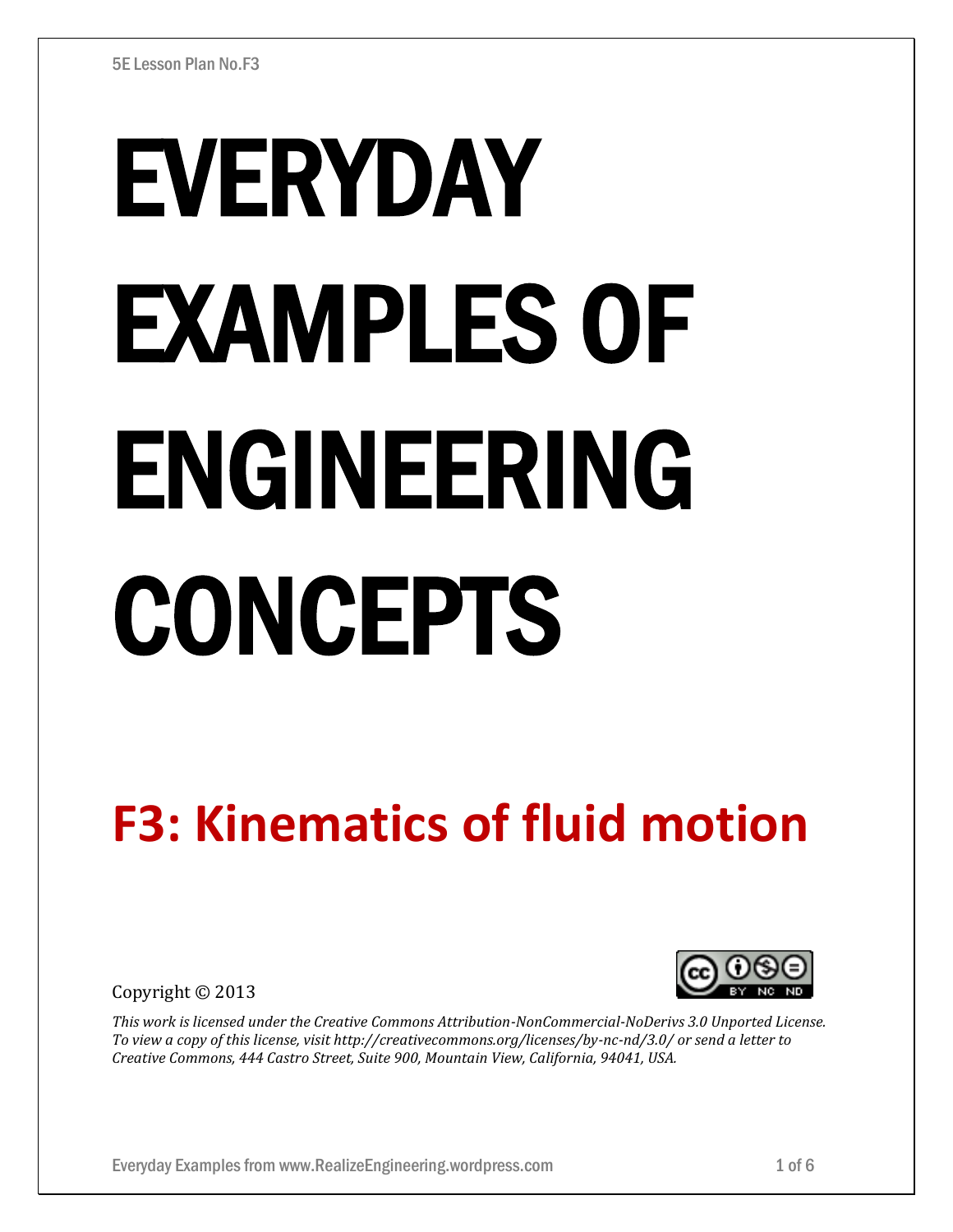*This is an extract from 'Real Life Examples in Fluid Mechanics: Lesson plans and solutions' edited by Eann A. Patterson, first published in 2011 (ISBN:978-0-9842142-3-5) which can be obtained on-line at www.engineeringexamples.org and contains suggested exemplars within lesson plans for Sophomore Fluids Courses. They were prepared as part of the NSF-supported project (#0431756) entitled: "Enhancing Diversity in the Undergraduate Mechanical Engineering Population through Curriculum Change".* 

# **INTRODUCTION**

 $\overline{a}$ 

(from *'Real Life Examples in Fluid Mechanics: Lesson plans and solutions'*)

These notes are designed to enhance the teaching of a sophomore level course in fluid mechanics, increase the accessibility of the principles, and raise the appeal of the subject to students from diverse backgrounds. The notes have been prepared as skeletal lesson plans using the principle of the 5Es: Engage, Explore, Explain, Elaborate and Evaluate. The 5E outline is not original and was developed by the Biological Sciences Curriculum Study<sup>1</sup> in the 1980s from work by Atkin & Karplus<sup>2</sup> in 1962. Today this approach is considered to form part of the constructivist learning theory<sup>3</sup>.

These notes are intended to be used by instructors and are written in a style that addresses the instructor, however this is not intended to exclude students who should find the notes and examples interesting, stimulating and hopefully illuminating, particularly when their instructor is not utilizing them. In the interest of brevity and clarity of presentation, standard derivations, common tables/charts, and definitions are not included since these are readily available in textbooks which these notes are not intended to replace but rather to supplement and enhance. Similarly, it is anticipated that these lesson plans can be used to generate lectures/lessons that supplement those covering the fundamentals of each topic.

It is assumed that students have acquired a knowledge and understanding the following topics: first and second law of thermodynamics, Newton's laws, free-body diagrams, and stresses in pressure vessels.

This is the fourth in a series of such notes. The others are entitled 'Real Life Examples in Mechanics of Solids', 'Real Life Examples in Dynamics' and 'Real Life Examples in Thermodynamics'. They are available on-line at www.engineeringexamples.org.

Eann A. Patterson *A.A. Griffith Chair of Structural Materials and Mechanics School of Engineering, University of Liverpool, Liverpool, UK & Royal Society Wolfson Research Merit Award Recipient*

<sup>&</sup>lt;sup>1</sup> Engleman, Laura (ed.), *The BSCS Story: A History of the Biological Sciences Curriculum Study*. Colorado Springs: BSCS, 2001.

<sup>2</sup> Atkin, J. M. and Karplus, R. (1962). Discovery or invention? *Science Teacher* 29(5): 45.

<sup>3</sup> e.g. Trowbridge, L.W., and Bybee, R.W., *Becoming a secondary school science teacher*. Merrill Pub. Co. Inc., 1990.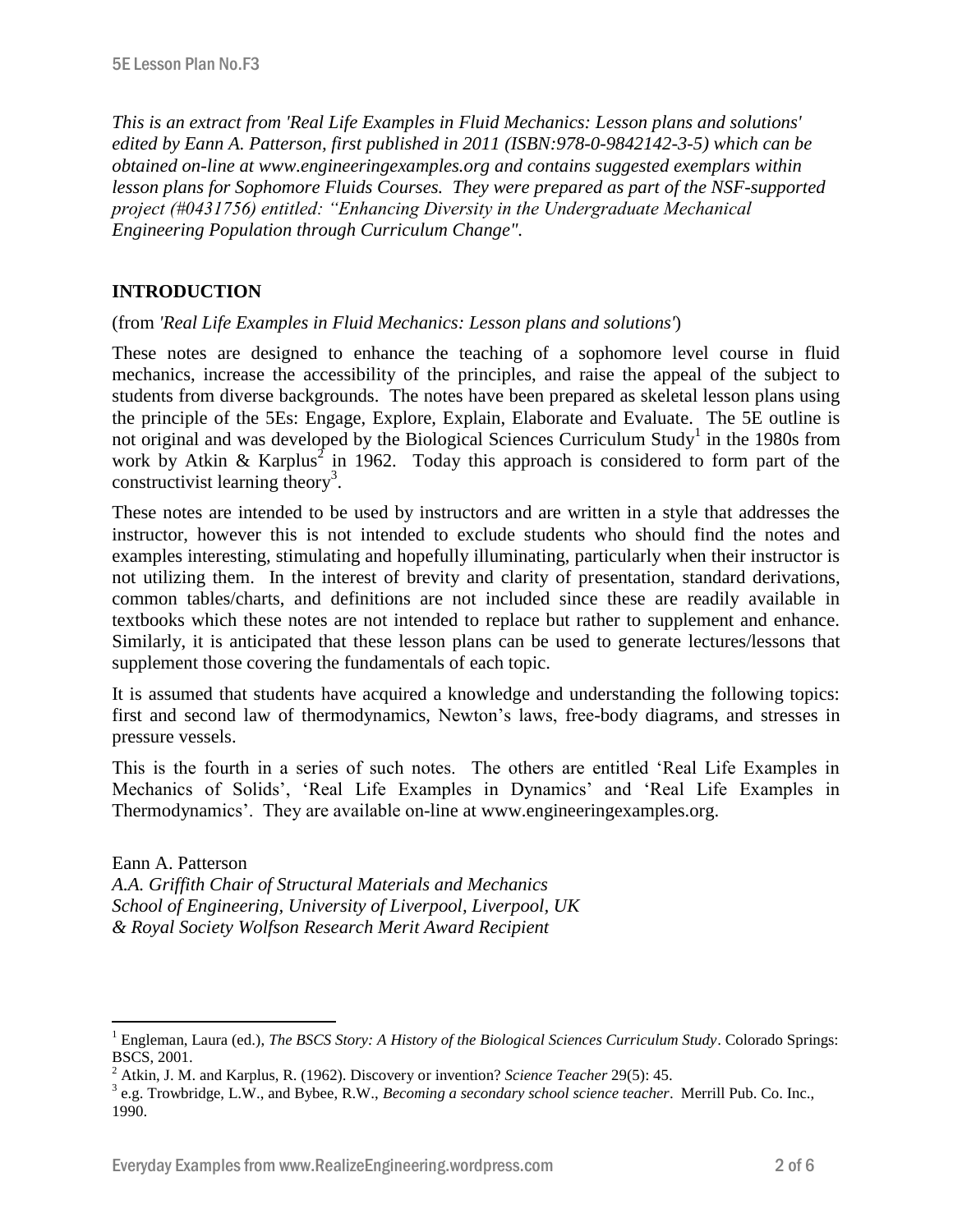# **FLUIDS IN MOTION**

#### 3. Topic**: Kinematics of fluid motion**

#### **Engage:**

Take a flask of coffee, some cream or milk, a glass, and some paper cups into class. Offer a free cup of coffee to students as they come into class and ask them to add the cream slowly and watch what happens. Repeat the process yourself except use the glass so that the students can see the mixing process in three-dimensions.



# **Explore:**

Show a video of *How to Cream Coffee*<sup>4</sup> (search YouTube using the italicized words). Explain that the cream shows us 'streaklines'. A streakline is an instantaneous locus of all particles originating from a common point. You might also like to show the video *coffee and cream mix*  slow motion<sup>5</sup>.

Show a video of the *flow around a sphere (inH20)* in a water tank in which red dye is introduced on the upstream side of the sphere<sup>6</sup>.

Explain that the fluid dye shows us 'streaklines' in the same way as the cream in the coffee. Define a pathline as a history of particle's location, and lines that are tangential to the velocity vectors of particles in the flow as streamlines. An example of streamlines would be the lines left in a time-lapsed photograph by the headlights of a moving car.

For steady-flow streaklines, pathlines and streamlines are coincident. You could use a video of

flow in front of and behind a *BMW 3series Convertible 1987 in the wind tunnel* 7 to illustrate the difference between steady and unsteady flow. You could talk about the distance between streamlines representing pressure and the relationship with increasing and decreasing velocity.

#### **Explain:**

Highlight that when watching the coffee and cream or the videos our eyes tend to follow the movement of the cream (or the smoke) in the flow and that this can be equated to the Lagrangian approach to fluid mechanics.

Show the BMW convertible video again and use your laser pointer or the cursor on the screen to highlight a single point. Explain that considering the fluid motion at a single point in this way is an Eulerian approach to fluid mechanics.

 $\overline{a}$ <sup>4</sup> [www.youtube.com/watch?v=9EsZ7GSUcI4&NR=1](http://www.youtube.com/watch?v=9EsZ7GSUcI4&NR=1)

[www.youtube.com/watch?v=M4vB6kAhuN0](http://www.youtube.com/watch?v=M4vB6kAhuN0)

 $\overline{\text{www.voutube.com/watch?v=4zH1ivi-vEo}}$ 

<sup>7</sup> [www.youtube.com/watch?v=XS3sbYJHkSw&feature=channel](http://www.youtube.com/watch?v=XS3sbYJHkSw&feature=channel)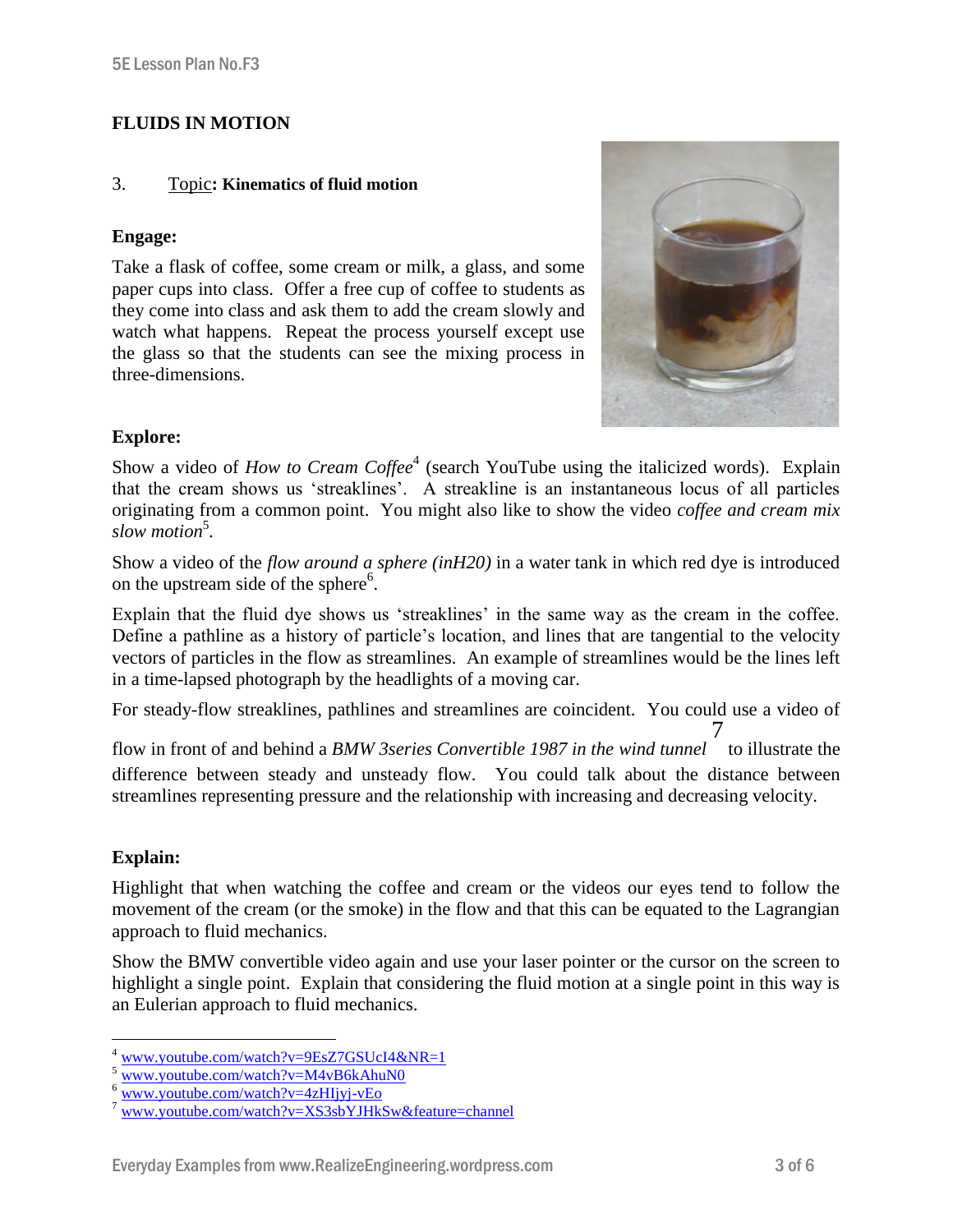#### **Elaborate**

Continue the Eulerian approach and instead of considering a single point, expand it to a box, through which the fluid is flowing. Explain that such a box is known as a control volume in fluid mechanics. Discuss that in steady flow, the amount of fluid entering and leaving the control volume at any instant in time is the same, i.e., the mass of the fluid in the box is constant, which leads to the continuity equation,

$$
\rho_1 A_1 v_1 = \rho_2 A_2 v_2 = \text{constant} = \dot{m}
$$

where  $\rho$  is the fluid density, *v* the fluid velocity and  $A_1$  and  $A_2$  are cross-section areas at the entry and exit from the control volume, and usually considered to be connected by pathlines, i.e., lines across which no particles flow.

In unsteady flow the mass of fluid in the control volume changes with time and hence the continuity equation has to be modified as

$$
\frac{dm_{cv}}{dt} + \dot{m}_{out} + \dot{m}_{in} = 0
$$

where the first term represents the accumulation of fluid in the control volume and the last two terms represent the outflow and inflow rates across the surfaces of the control volume.

Use the continuity equation to calculate the flow rates for the inlet and outlet ducts of the air conditioning in the classroom. It is recommended that the air in a classroom should be completely changed 12 times per hour<sup>8</sup>.

Estimate the volume of the classroom based on floor dimensions of 35ft (10.7m) by 25ft (7.6m) and a ceiling height of 8ft (2.4m),

$$
V = 10.7 \times 7.6 \times 2.4 = 195.2 \,\mathrm{m}^3
$$

So the volumetric flow rate required is  $0.65 \text{m}^3/\text{s} (= (195.2 \times 12)/(60 \times 60))$  and if we assume constant air density then

$$
A_1v_1 = A_2v_2 = 0.65 \text{m}^3/\text{s}
$$

If the room has five inlet vents of dimensions 3ft  $(0.914m)$  by 6in  $(0.153m)$  and a 2ft  $(0.610m)$ square outlet vent then

$$
v_1 = \frac{0.65}{(0.914 \times 0.153) \times 5} = 0.93 \text{ m/s}
$$

$$
v_2 = \frac{0.65}{0.610^2} = 1.75 \text{ m/s}
$$

#### **Evaluate**

 $\overline{a}$ 

Invite students to attempt the following examples:

<sup>&</sup>lt;sup>8</sup> http://ateam.lbl.gov/Design-Guide/DGHtm/roomairchangerates.htm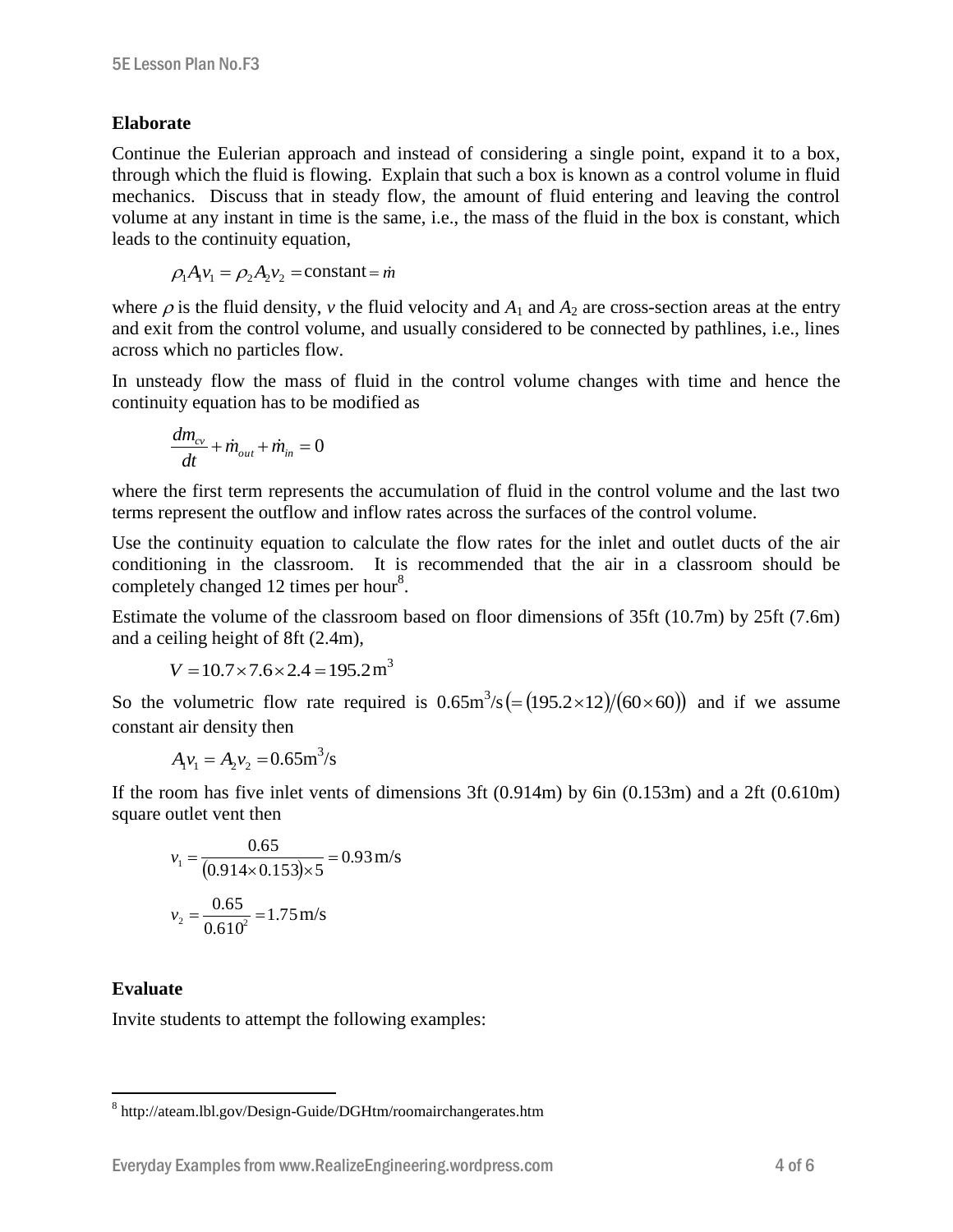# *Example 3.1*

It is recommended that bathrooms of 100sq.ft. or less should have a ventilation of 1 CFM per sq.ft of area and no less than  $50CFM<sup>9</sup>$ . This is usually achieved with a small fan that extracts air. Estimate the volumetric flow rate for your bathroom and the velocity of air flowing under the closed door to replace the air extracted by a fan.

### Solution:

The editor's bathroom is 8ft by 6ft hence

Volumetric flow rate = Floor area × 1 = 
$$
8 \times 6 = 48
$$
 CFM  $\equiv 0.023$  m<sup>3</sup>/s

If the door is 3ft wide (0.9m) with a half inch (0.0127m) gap underneath it then the velocity of the flow will be given by

$$
v = \frac{0.023}{0.9 \times 0.0127} = 2 \text{ m/s } (\sim 4.5 \text{ mph})
$$

# *Example 3.2*

If a car tire with a slow puncture takes three days (72 hours) to decrease from its recommended pressure of 35psi to 22psi at which the low pressure light activates on the instrument panel, calculate the area of the hole,  $A$ , given the mass flow rate,  $\dot{m}$ , from the tire is given by

$$
\dot{m} = \frac{0.66 \, pA}{\sqrt{RT}}
$$

where *R* is the gas constant, *T* is the absolute temperature and *p* is the tire pressure. You may assume that the change in volume of the tire is negligible.

#### Solution:

Using the continuity equation:

$$
\frac{dm_{cv}}{dt} + \dot{m}_{out} + \dot{m}_{in} = 0
$$

so

$$
\frac{d\rho V_{cv}}{dt} + 0.66 \frac{pA}{\sqrt{RT}} + 0 = 0
$$

Applying the ideal gas law

$$
V_{cv} \frac{d}{dt} \left( \frac{p}{RT} \right) + 0.66 \frac{pA}{\sqrt{RT}} = 0
$$

assuming A,  $R$  (=587 J/kgK), T and V are constant and rearranging

$$
dt = \frac{1.52V}{A\sqrt{RT}}\frac{dp}{p}
$$

Integrating and applying initial and final pressures as limits

 $\overline{a}$ <sup>9</sup> [www.hvi.org/resourcelibrary/HowMuchVent.html](http://www.hvi.org/resourcelibrary/HowMuchVent.html)